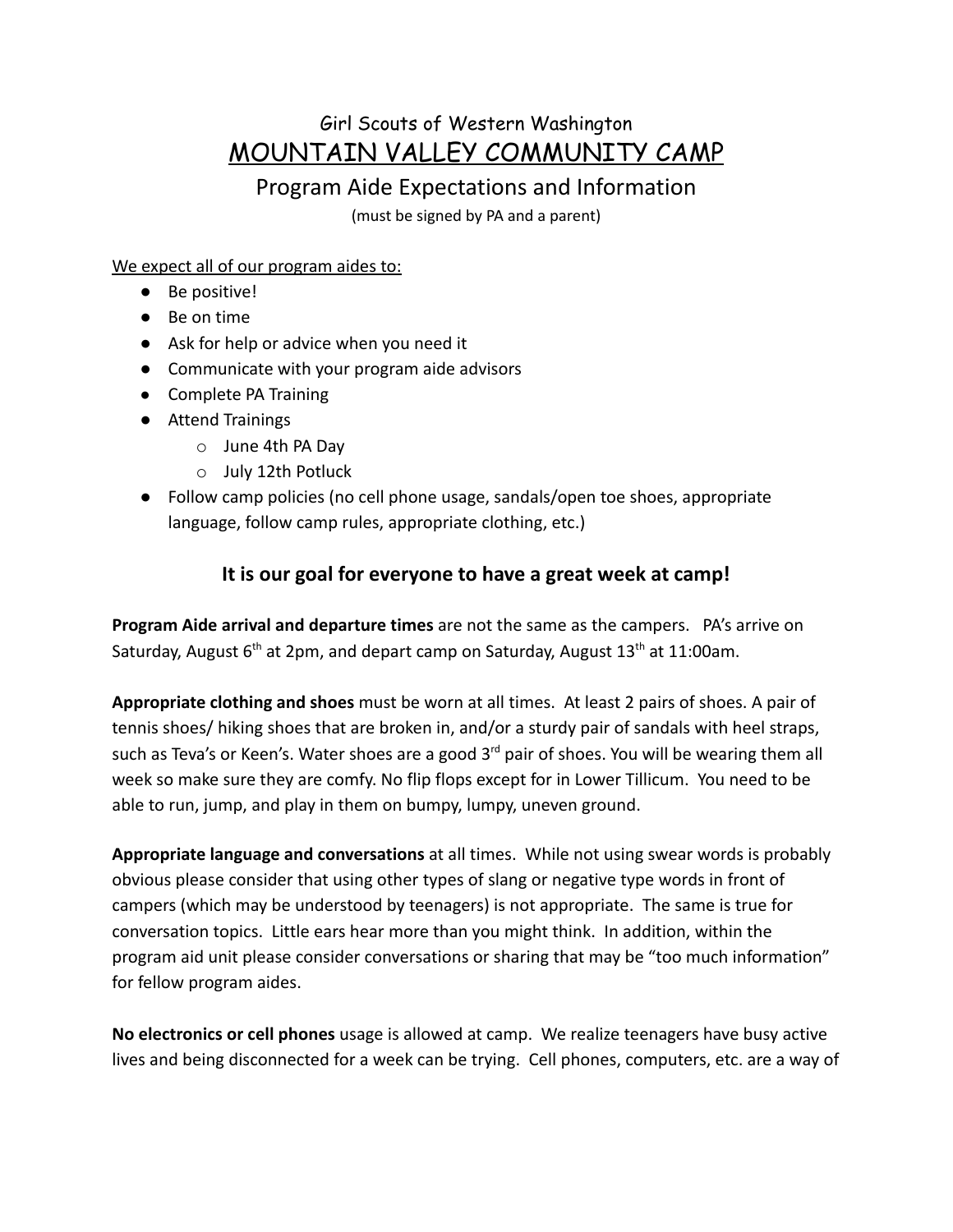life, however, camp gives us all a chance to escape our busy, hectic lives, to unplug for a while and enjoy the activities and people at our beautiful and fun-filled camp.

What you say!! You use your phone for an alarm clock? Not to worry, you will most likely sleep in as long as you can every morning anyway. Your program PA advisors will be your official alarm clocks and make sure you are up and out of your bed in time for flag! Aren't they wonderful! What you say!! Your phone is your camera. Not so many years ago campers brought disposable cameras that had 12 pictures on them. Wow, could this be your first challenge of the week! Okay, a flashlight . . . there are other options for seeing at night . . . if you need to borrow a flashlight, we have plenty to lend out. If you want to have your phones with you on your drive to and from camp please turn them in when you check into camp and we will keep them safe for you while at camp.

**Camp policies and rules** must be adhered to. Program aides are role models and in positions of responsibility. The younger campers look up to you as examples of what kind of person they want to be when they get older. That said, the program aide unit is set up to give you leadership opportunities during the day and camper time in the evenings to relax and get to know and enjoy each other. As a program aide we expect you to step up to the challenges you will surely be faced with. Mistakes, misunderstandings, poor choices are a fact of life and we grow from them, however, let's not grow too fast or too much at camp!

#### **Program aide trainings are required**.

**June 4th** is an all day event starting late morning with a PA bonding day with formal MVCC PA training information.

**July 12th** is a potluck for more program aide camp training and a chance to meet the staff you will be working with.

We realize that you have other activities and work commitments but to fully embrace your program aide opportunity these training are important. We will ask for your commitment on the program aide application.

**Area assignments:** We have a wide variety of factors to balance when planning our area placement including; our camp needs, range of camper ages, staff and PA personalities and strengths, and ages and experience of our PA's just to name a few. As much as possible we try to accommodate our PA preferences in their placement at camp. We can not place everyone exactly where they want to be. However, over our many years of camp we have found that PAs who are open to trying something new or different find that they have a great week at camp and often like their new area as much, or even more than the ones they wanted.